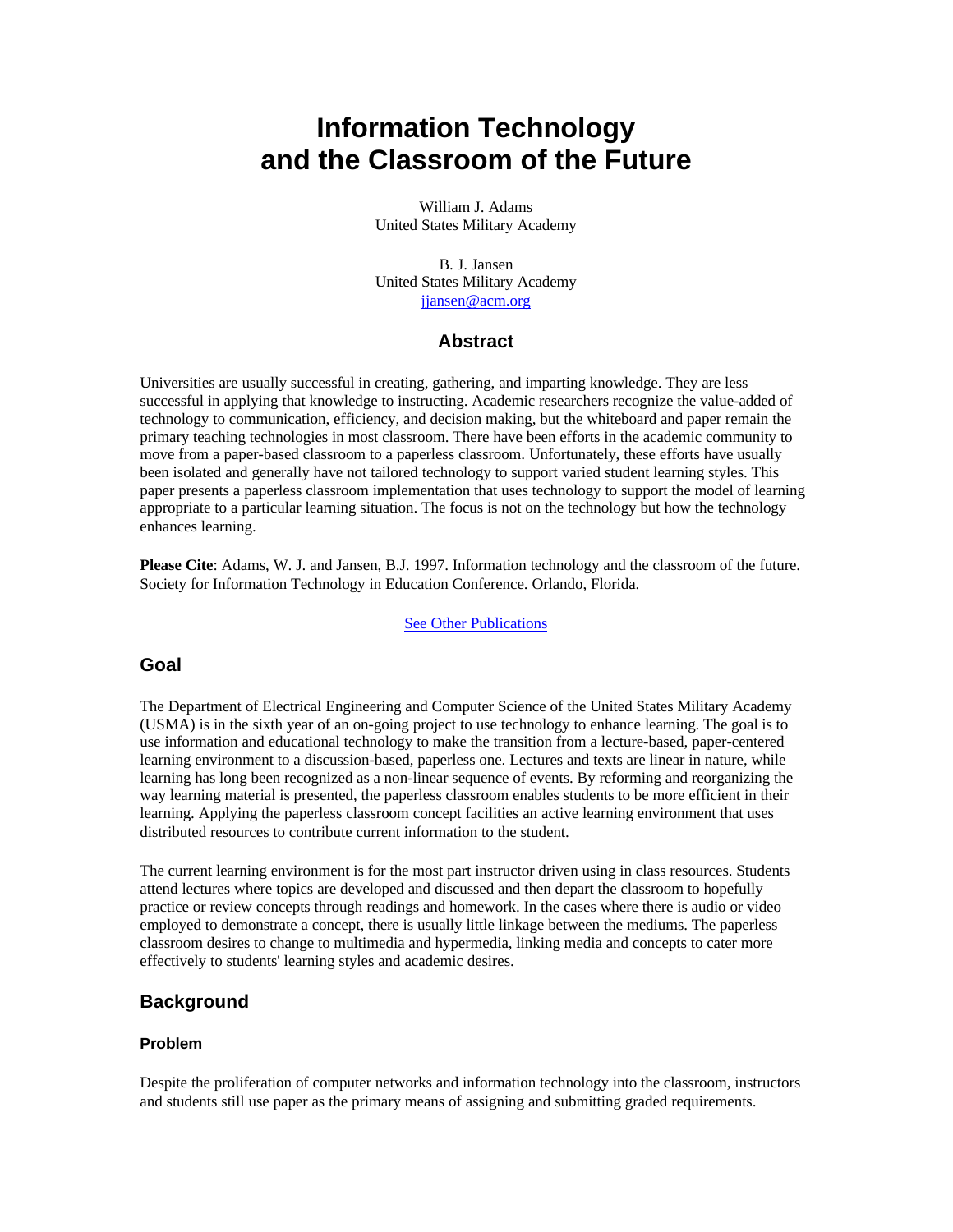### **Solution**

With computer networks, such as local area networks (LAN) or the World Wide Web (WWW), instructors assign, assess, return, and discuss student projects without ever using a piece of paper. This not only saves the cost of paper but also gives the students the ability to display a broader range of information in multiple media. This effort is primarily a pedagogical step towards identifying and implementing student created multimedia in a current technical course.

### **Previous Work**

There is a wealth of research on the positive effects of technology in the classroom (Leidner, 1995). Studies on the introduction of video clips into classroom instruction show that video clips are motivational for students. It has been shown that instructor consoles contribute to both perceived and actual information structure. Classrooms with both instructor workstations and videodisks improve student attitudes about the instructor and the course. Several institutions have reported positive results from the use of electronic mail (email). Overall, the body of literature convincingly illustrates that new technology positively influences student attitudes toward the quality of the instructor and course organization. Several institutions besides the USMA have attempted to institute paperless classroom concepts (Brown, 1994) (Lane, 1995) (Shneiderman, Alvi, Norman, & Borkowski, 1995). None of these efforts have been as broad or as enduring as the efforts at the USMA.

The evolution of a paperless classroom began over six years ago in CS383, Computer Systems. Previously, assignments were handed out in printed form. Lectures were delivered using overhead slides, and students read and annotated printed text book. In 1990, the Academy purchased large screen monitors for all computer classrooms, enabling instructors to deliver material through presentation graphics. At the same time, the Academy network was established, allowing students after-hours access to the instructors' slide shows material. Instructors embedded multiple media items into the slide shows to accentuate or expand on certain concepts. The course was well on its way to becoming multimedia in the classroom, but was still tied to a text course resource.

When the Academy network reached the student rooms, the course began to make serious inroads in the pursuit of the paperless classroom. Students were emailed assignments and given access to shared directories on classroom servers, making it easier for students to ask specific questions or submit class assignments. Multi-user dimensions (MUD) were created and used for student interaction. Other interactively forums were list servers and electronic bulletin boards. They are all used with varying success.

In 1994, course media elements and slide shows were incorporated into a system of web pages that allowed students a nonlinear access the course material. A learning style assessment was added to help students approach the massive amount of material contained in the WWW course resource. A hypertext reading file gave students a new way of pursuing a topic through the reading assignments (Carver & Howard, 1995). For last two years, efforts have been dedicated to expanding the media coverage throughout the lesson material. Throughout these technological innovations, the overriding focus was enhancing the learning environment for the students. Technology that distracted from or did not add to this focus was discarded.

# **Requirements Planning**

Before beginning the odyssey of purchasing and implementing vast amounts of information technology, it is useful to articulate actual requirements. Based on experiences at USMA, the following questions can help ensure that all participants of the budget and planning process are clear on the intent and execution of the transition plan.

### **Where Are We Teaching?**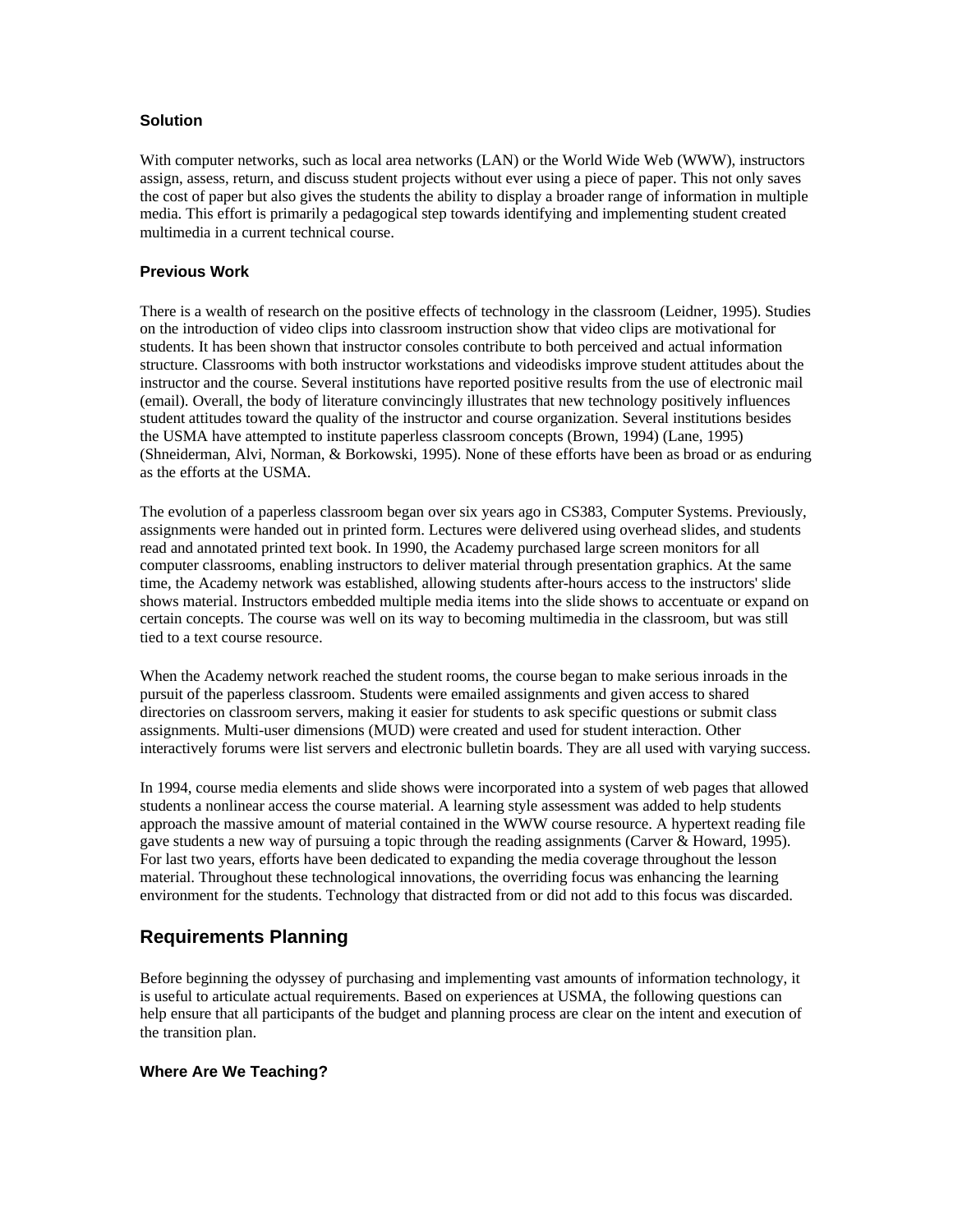In this step, instructors should focus on the physical locations of the student and the instructor. If the instruction is delivered in the classroom, one should focus on information presentation. If the student uses the course resource outside of class or in a distance learning situation, connectivity and supporting referential material are important. If using the resource as an integrated tutorial or help system in the work place, structuring the information to answer specific questions is the dominant design theme.

### **What Are We Going To Teach?**

Multimedia is not the goal. The information technology integration process must focus on using multimedia or hypermedia as the means to the end. The goal should always be making learning more efficient. By considering how applicable particular technology is to the target subject, an instructor can assess and articulate where and how technology will affect the lesson. Experience shows that at the beginning of the transformation lesson content will be the same as it was in the older style class. Later, instructors discover they can cover more material in less time because of the power of the multimedia and hypermedia presentation.

### **Who Are We Going To Teach?**

Just as text books are selected so that they are at a meaningful and realistic level for their students, technology used in a paperless classroom should not overwhelm the course material nor scare the students away. Before purchasing any technology, instructors should survey their courses to determine the degree of computer literacy and the overall level of comfort with technology. Experience shows that younger students seem to adapt easily to on-line systems, while older students have difficulty reading large amounts of text from a computer screen.

### **How Are We Teaching?**

Technology should allow lecture based courses to migrate easily into discussion based ones. The key is to create active learning environments. Instructors should consider how they have organized their courses and then find ways to implement new tools. For example, large lecture courses could benefit from having notes, slide shows, or recorded lectures placed on the campus network for student reference.

# **Learning Environment Tasks**

#### **Deliver Instructional Material**

Perhaps because professors, instructors, and lecturers perform the task of delivering instructional material on an almost daily basis, this area has seen most of the advances in recent years. Starting with notes written on a chalk board, instructors have progressed to view-graphs and presentation graphics slide shows.

The next step is the use of multimedia to enhance the information content of the presentation. This can be done in several ways. The first is to use several separate media sources and have the instructor switch the presentation between them. For example, he might show a slide show, then switch to a video cassette by turning off the projector and turning on the VCR and TV. This solution has the elegance of simplicity but is hindered by the fact that not all faculty are comfortable with the technology involved in operating and maintaining all the different media devices. A more advanced technique would be to embed the multimedia objects into the slide show and have the instructor select them when they are appropriate to the presentation. The use of embedded graphics has been implemented using Hypertext Markup Language (HTML) and the WWW. Using web pages that link to multimedia files, the instructors use the web browser to select and play the various media files. So far, maintenance has not been an issue due to the wide variety of media formats available through most web browsers.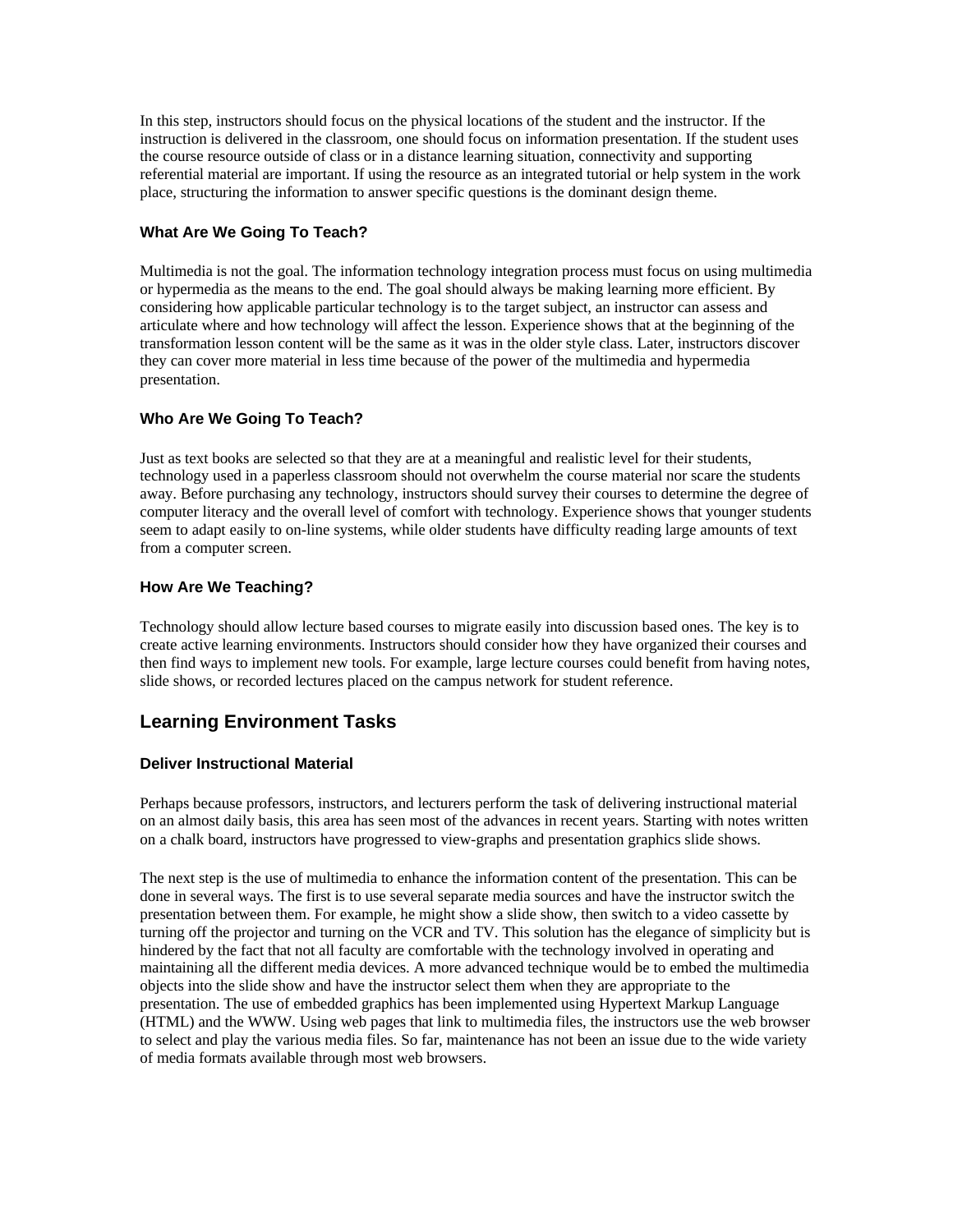Another benefit to delivering instructional material electronically is that students can tailor the way they receive the information by their learning style (Carver, Howard, & Levelle, 1996). In CS383, students take a learning style assessment that adapts the lesson interface through the material based on their individual learning style. Used for three semesters now, this assessment tool is implemented using the Felder Learning Model. While this has been successful in a robust multimedia course such as CS383, further work is being carried on to validate the benefits of an adaptable interface to an on-line course reference.

The future of delivering instructional material lies in reaching students outside the traditional classroom environment. This is not only crucial to the student living in a remote area (Farinetti & Malnati, 1996) but is also important to schools with limited enrollment in some courses (McShane & Shaw, 1996) One way to accomplish this is to record video or audio tapes of classroom lectures and mail them directly to students or place them on a web site or networked computer. While this does enable the instructor to deliver material, experience (Hubbard, 1996) has shown that students quickly become bored with the 'talking heads' and are frustrated by their inability to ask questions.

Delivering instructional material can also be achieved with video teleconferencing (VTC) systems. While the cost of these systems range from hundreds to thousands of dollars, their implementation is the same. One instructor sends video and audio signals to students at another location. The students can interact with the instructor by using the system on their end of the conversation. VTC has been used primarily for guest lecturers.

#### **Interact with Students**

Once the basic instructional material has been presented to the students, they will often respond with questions or comments that help them gain a better understanding of the material. Traditionally this has been done in lecture classrooms, through office hours, and laboratory sections. The common thread to all three methods is giving the student contact with an instructor as well as instigating conversation among the students as a class. In large courses or situations when the student cannot conveniently travel to the instructor's location, this is typically the first area of education to suffer.

One method for generating student interaction is to use electronic mail (Email) to pose queries, answer questions, and pass along assignments and assistance. A more open forum can also be generated by a mailing list, such as a USENET news forum, list service, or bulletin board system. In these applications, one student's question is passed to all users that are subscribed to the list, allowing many people to comment and keep up with a discussion. Another method that uses computer connectivity to foster interaction is the use of Multi-user Dimensions (MUDs) to enable students to interact with instructors,. At both Georgia Institute of Technology and the USMA, faculty members hold virtual office hours by logging in to the MUD at specified times. Students can pose questions on certain topics in theme rooms, where the question is available to anyone entering the room (Dieberger, 1996)

One of the more innovative means of interacting between students is with a game. The CS383 course uses the action-adventure game DOOM to pose multiple choice review questions to the students (Carver  $\&$ Gregory, 1996). The goal is to place the students in a familiar environment (a computer game) and then encourage studying through a competitive application (answer the question correctly or your game character dies.) This has been extremely successful and, with a free editor available through the WWW, been maintained to keep pace with the course.

#### **Assign, Receive, & Evaluate Assignments**

To increase comprehension of the material, most courses assign projects and paper that force students to demonstrate an understanding of certain concepts. Assignments are given out in CS383 through links on web pages, files on networked drives, and email to students. They search library resources using automated databases, browse the WWW using search engines, and request material from information services like ERIC and Lexis. These are all available to most instructors, but experience has shown that students must be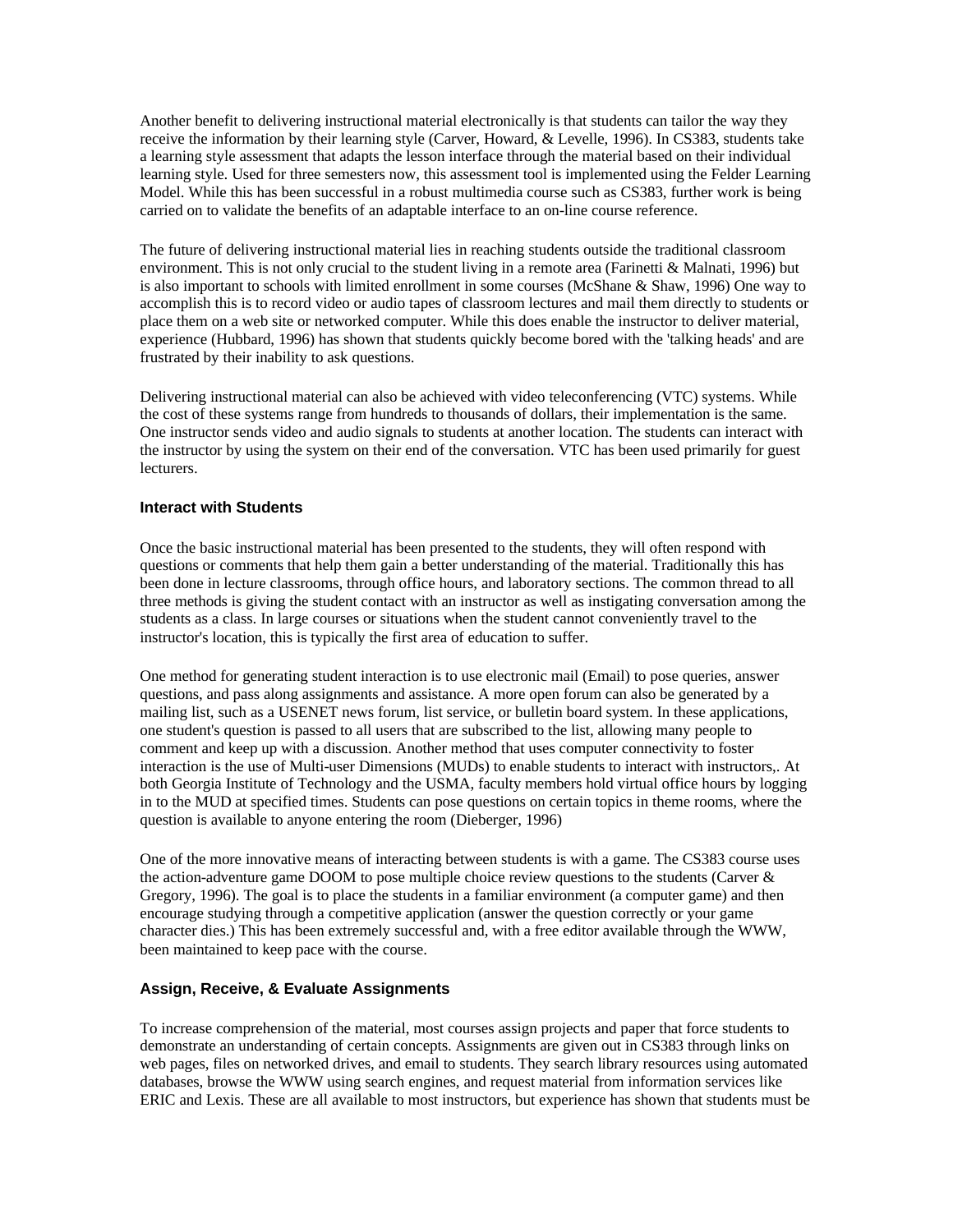encouraged to use them. Project requirements to include a multimedia component or hypertext link to outside sources are the first step in showing the student that information is available through sources other than the text book (Adams, 1996)

When the project is due in a paper-based classroom, students print out their paper or project and hand a folder to the instructor. This is not only inefficient and costly but it also denies anyone else the benefit of student research. One simple method of electronic student submission is to create a shared directory on a networked computer and require students to place their submissions there. The instructor can access them at anytime and the projects are available for later use. Care must be taken however to prevent the spread of computer viruses and electronic copying between students. Passwords, permissions, and logs have been useful but not totally effective.

The most elegant method for receiving and evaluating assignments is to have students create web pages and submit their projects as HTML files. This has been done successfully at Brown University (Landow, 1996) and USMA. Not only does it allow student research to be available, it is also a vehicle to expanding projects beyond linear text. Students are able to include graphic, video, and audio components in their projects that were not previously available. The drawback is that electronic submission requires projects to be graded on-line. Qualitative evidence in CS383 has shown that it is no more difficult than reading printed papers.

#### **Assess Understanding and Assimilation**

Finally, every course has an evaluation or assessment component. As with the other categories of classroom tasks today, this is mostly done through printed examinations and possibly scanned answer forms. This method has several widely recognized drawbacks:

- 1. Tests are costly to create in terms of instructor time. Usually, multiple editions of a test must be created to allow fairness between separate sections of a course.
- 2. Written examinations are costly in terms of time spent evaluating the student responses. Although electronic grading is useful, its restriction of multiple choice tests is too confining for most instructors.
- 3. Consistency of evaluations can vary because of the time pressures placed on graders. An answer that earned a B at dinner time might earn an F at 3:00 AM!

Automated testing can alleviate these issues. Quizzes can be given through scripts and test programs (Carver, Ressler, and Biehler. 1995) or games (Carver & Gregory, 1996) The advantage to these methods is that a computer can create an almost endless number of different multiple choice and short answer tests with little effort and grade them all consistently. In the case of CS383, the Student Response System can give tests that adapt to the user's demonstrated level of knowledge (Carver & Ring, 1996). The drawback to these methods is one of student validation. Passwords and user names are not stringent enough to prevent students from getting other people to take tests for them. There is also the question of time constraints. Both of these issues are addressed by having the student take the exam in a computer lab at a specified time. In this way, a proctor can verify the student's identity and ensure that the test is completed in a set amount of time.

# **The Value Added**

Whenever educators and technologists begin discussing ways to introduce technology into a classroom environment, the question of value added or return on time invested immediately is surfaced. While it has been shown that students enjoy and are challenged by learning in a paperless classroom, CS383 has also shown that instructors can teach more efficiently. Preliminary or reference information typified by objectives on the lower end of Bloom's Taxonomy can be delivered outside class through electronic means.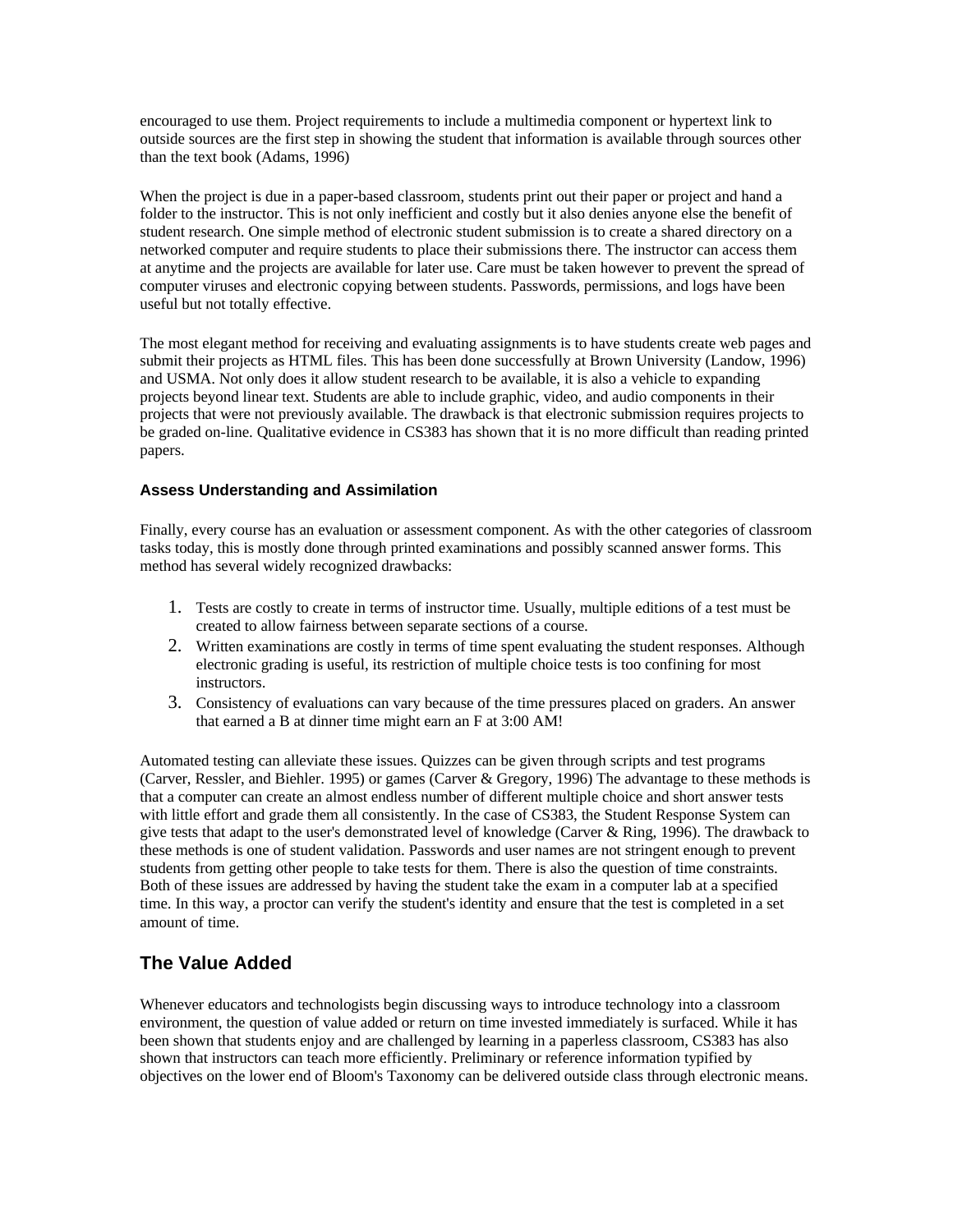This frees the instructor's time to enable higher level concepts to be discussed and exercised during limited lecture or interaction time (Howard & Lane, 1996).

Another, perhaps more tangible, benefit is that studies have shown that students who learned via on-line multimedia retain the information as long as or longer than with only text (Howard & Carver, 1997). Information retrieval is also more efficient, if certain structural methodologies are applied when creating the electronic course material (Adams & Carver, 1997).

# **Challenges**

Each step along the path to a paperless classroom has requirements for integration and maintenance issues that must be resolved in order for the technology to continue to be beneficial. At a minimum, instructors must have the knowledge to place material on networked computers or create multimedia resources for their courses. Following this, of course, is the requirement for students to be able to access the material from their dorm rooms, classrooms, or study areas. This investment into connectivity and network infrastructure is not trivial in the short run, but it shows substantial returns in the long term.

Initial decisions to implement a certain piece of equipment or technology must be made after consideration for both integration with current equipment and expansion in the future. Most institutions have adopted an open systems approach rather than tying themselves to a particular operating system or platform. Normally, their funding does not allow for replacement of equipment within the projected eighteen month obsolescence cycle.

Funding is the most contentious of all the issues raised in this paper. It is undeniably difficult to find funds to initially purchase equipment or software. Additionally, one must budget for proper staffing to ensure maintenance must be budgeted. There needs to be a sustained flow of funds. Another budget planning item is upgrading and eventually replacing equipment. Depending on the technology, this period varies between one and five years.

# **Conclusion**

There are varieties of opportunities for using technology to implement the paperless classroom. Technology is the means to increasing learning efficiency. One can use technology to better display information, increase access to information, improve information sharing, and organize better class presentations. Technology is not a panacea for educational problems, but by combining technology with applicable learning models, the overall quality of education is enhanced. Students raised in an age of technology demand student centered and led learning. Educators must discover and develop how to implement new technologies into the learning environments and focus efforts on facilitating learning - not implementing "multimedia toys."

### **References**

Adams, W. (1996) Student Course Guide for CS383: Computer Information Systems.

Adams, W. & Carver, C. (1997) "The Effects of Structure on Hypertext Design". Submitted for publication to *ED-Media97, the World Conference in Educational Multimedia*.

Biehler, M., & Carver, C. (1995). "Creating an Effective Multimedia Structure for a Dynamic Undergraduate Course"*. Proceedings of the 1995 National Conference of the American Society of Educating Engineers*.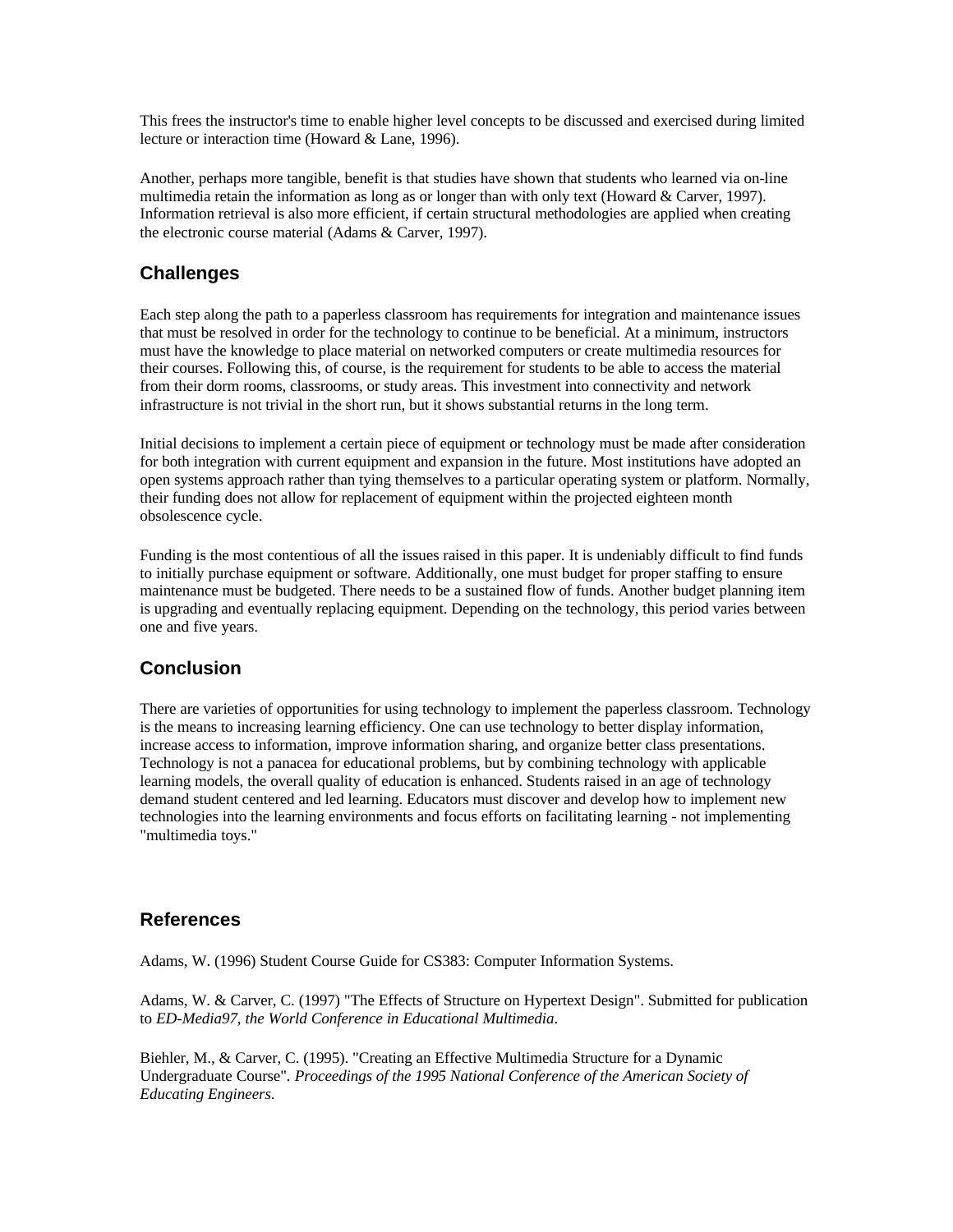Brown, J. "Duke U. goes paperless". *Computer Reseller News*. vol. 580: no. 71. May 30, 1994.

Carver, C. & Biehler, M. (1994). "Incorporating Multimedia and Hypermedia Documents in an Undergraduate Curriculum". *Proceedings of the IEEE/ASEE Frontiers in Education Conference 94*.

Carver, C., Ressler, E., & Biehler, M.."Low-Cost, Deliverable, Student Response Systems". *Journal of Information Systems Education. Summer 1995*. 73-8.

Carver, A. & Gregory, J. (1996) "Enhancing Cooperative Learning Through Gamed-based Software", *Proceedings of the World Conference in Educational Multimedia, ED-Media 96.*

*Carver, C. & Howard, R. (1995). "*Delivering Multimedia and Hypertext Documents Across a Campus Area Network"*. Proceedings of the 1995 National Conference of the American Society of Educating Engineers.*

Carver, C, Howard, R., & Levelle, E. (1996) "Enhancing Student Learning by Incorporating Learning Styles into Adaptive Hypermedia". *Proceedings of the AACE Worldwide Conference on Educational Hypermedia and Multimedia, 1996.*

Carver, C., & Ring, B. (1996) 'Adaptive Hypermedia Assessment: The Student Response System". *Proceedings of the World Conference in Educational Multimedia, ED-Media 96*.

*Dieberger, A. (1996). "*Browsing the WWW by interacting with a textual virtual environment - A framework for experimenting with navigational metaphors"*. Proceedings of the Seventh ACM Conference on Hypertext, Hypertext 96*.

Farinetti, L., & Malnati, G. (1996). "Remote Tutoring: What We Learned by a Practical Experience'. *Proceedings of ED-TELECOMM 96, World Conference on Educational Telecommunications*.

Howard, R., & Carver, C. (1996) "A Validation of Teaching Tools: Learning Style theory, Collective Learning and Bloom's Taxonomy". Submitted for publication to the *ACM Computer Science Education Symposium, 1997*.

Howard, R. & Lane, W. (1996) "Felder's Learning Styles, Bloom's Taxonomy and the Kolb Learning Cycle: Tying it All Together in the CS2 Course". *Proceedings of the ACM Computer Science Education Symposium, 1996.*

Hubbard, D. (1996) Personal Interview with Sergeant Major Dan Hubbard, Director of Training, United States Army Sergeants Major Academy, Ft. Bliss, Texas, 1 June 1996.

Landow, G. (1996) The Victorian Web. HTTP://www.stg.brown.edu/projects/hypertext/landow/victorian/victov.html.

Lane, T. (1995) 'The paperless ship'. *Training & Development*. vol. 49. no. 8. p.559-60. Aug. 1995.

Leidner, D. Jarvenpaa, S. (1995) "The Use of Information Technology to Enhance Management School Education: A theoretical view". *MIS Quarterly*. 65-291. vol. 19. no. 3: Sept. 1995.

McShane, W. & Shaw, L. (1996). "Lessons Learned on the Way to Implementing Project-Based Courses by Distance Learning". *Proceedings of the IEEE/ASEE Frontiers in Education Conference 96*.